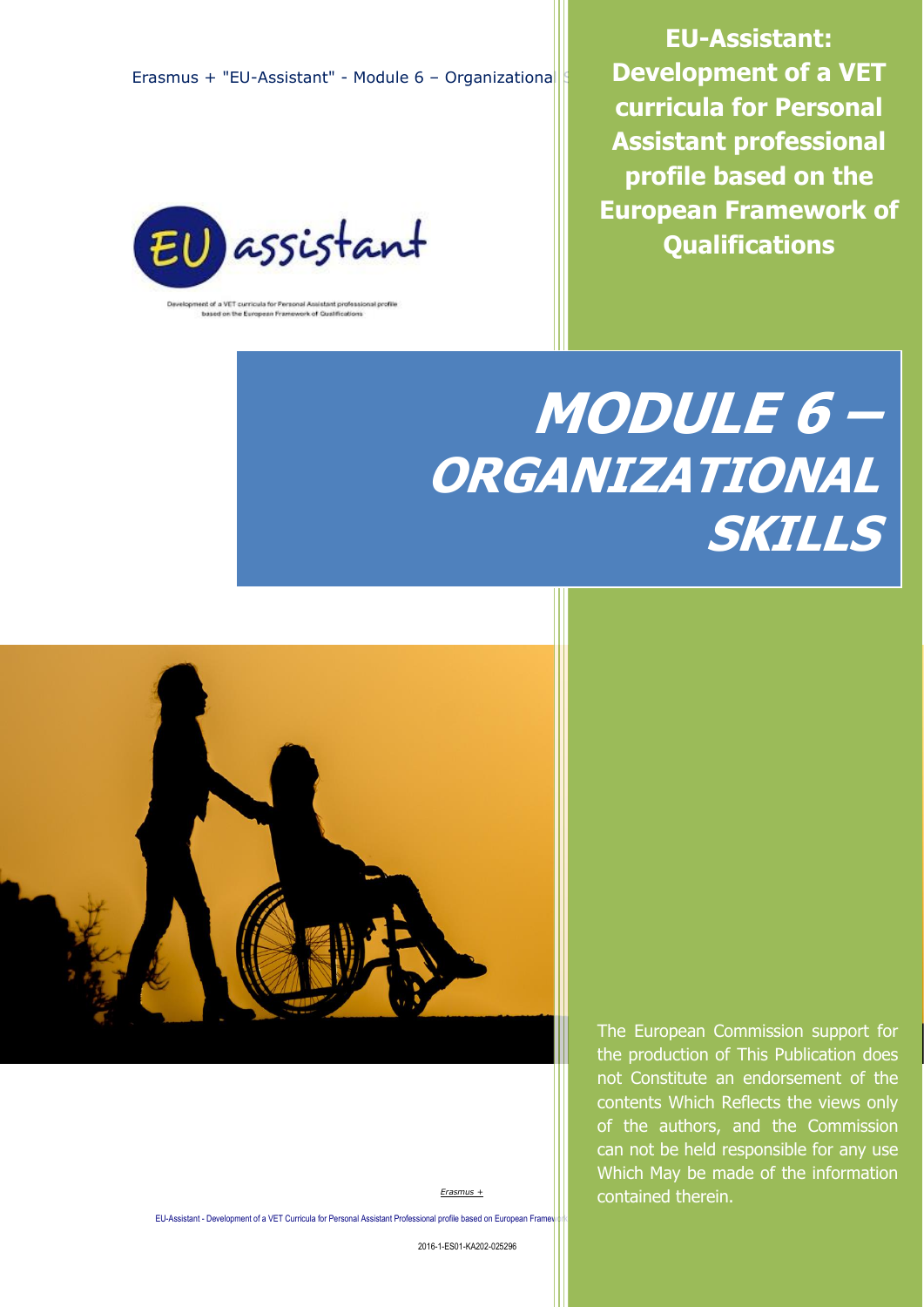



## **TABLE OF CONTENTS**

| 1. |  |
|----|--|
| 2. |  |
| 3. |  |
|    |  |
| 4. |  |
| 5. |  |
|    |  |
|    |  |
|    |  |
| 6. |  |
| 7. |  |
| 8. |  |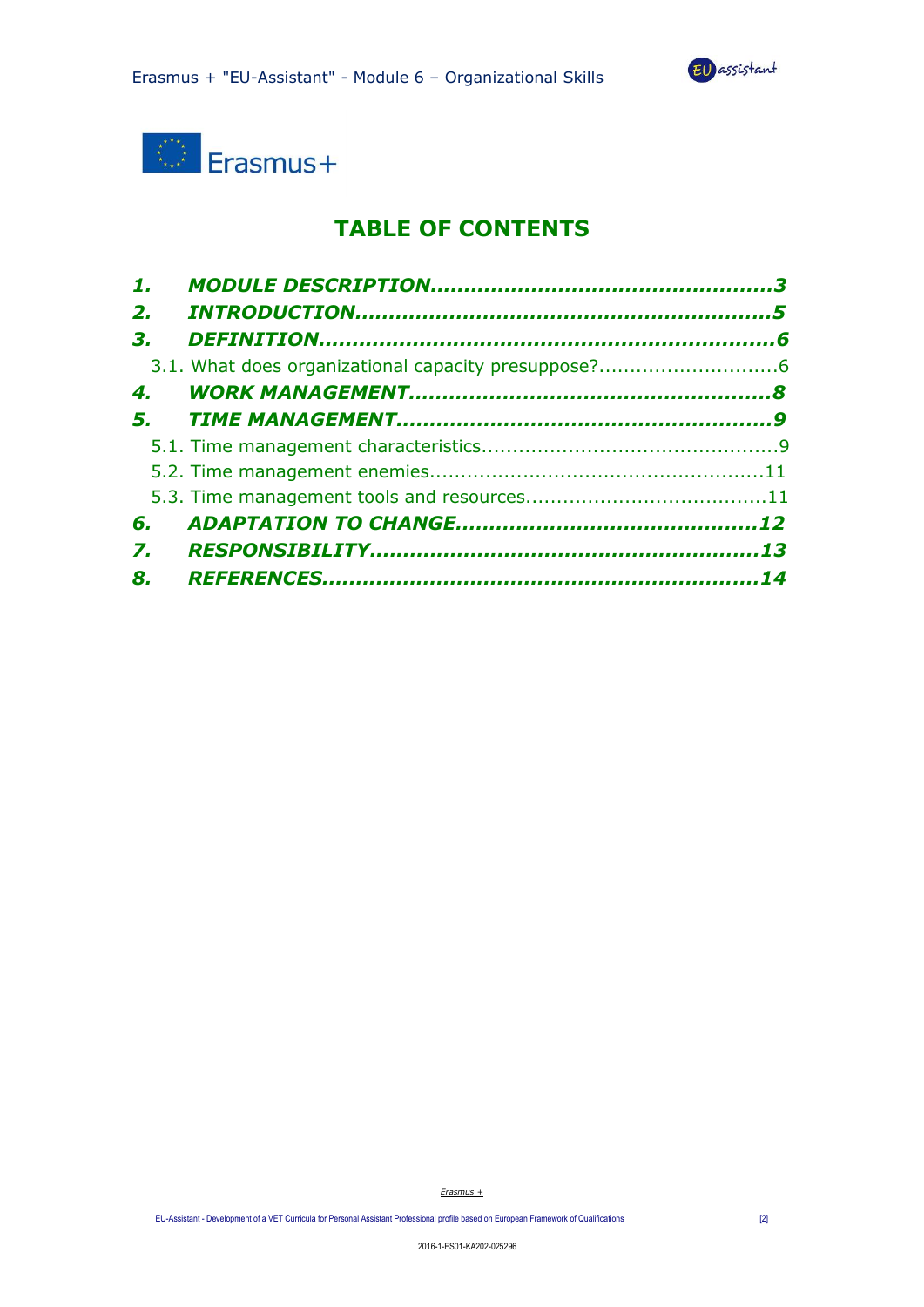*<b>b <b>b <i> <b>b <b><i>b b <b>b <b>b <b><i>b <b><i>b <b><i>b <b><i>b* 



## **1. MODULE DESCRIPTION**

| <b>MODULE TITLE</b>                   | ORGANIZATIONAL SKILLS                                                                                                                                                                                                                                                                                                                                                  |
|---------------------------------------|------------------------------------------------------------------------------------------------------------------------------------------------------------------------------------------------------------------------------------------------------------------------------------------------------------------------------------------------------------------------|
| <b>KEYWORDS</b>                       | skill, organization, functional diversity, daily<br>activities, flexibility, personal assistance,<br>adaptation                                                                                                                                                                                                                                                        |
| <b>TARGET GROUP</b>                   | This module will be aimed at those who<br>want to know how to improve his/her<br>organizational skills.                                                                                                                                                                                                                                                                |
| LEVEL                                 | medium                                                                                                                                                                                                                                                                                                                                                                 |
| <b>CAREER</b><br><b>OPPORTUNITIES</b> | People who want to become Personal<br>Assistant<br>for people with<br>functional<br>diversity.                                                                                                                                                                                                                                                                         |
| <b>AIMS OF MODULE</b>                 | module provides participants with<br>This<br>practical knowledge, understanding,<br>resources and opportunities to learn how to<br>improve the organizational abilities needed<br>to work as a PA.<br>The student will know what the organization<br>is, techniques of time management, how to<br>organize the work, how to be responsible<br>and to find alternatives |
|                                       | Upon completion of this module, the<br>participant will have learned how to work in                                                                                                                                                                                                                                                                                    |

*Erasmus +*

EU-Assistant - Development of a VET Curricula for Personal Assistant Professional profile based on European Framework of Qualifications [3]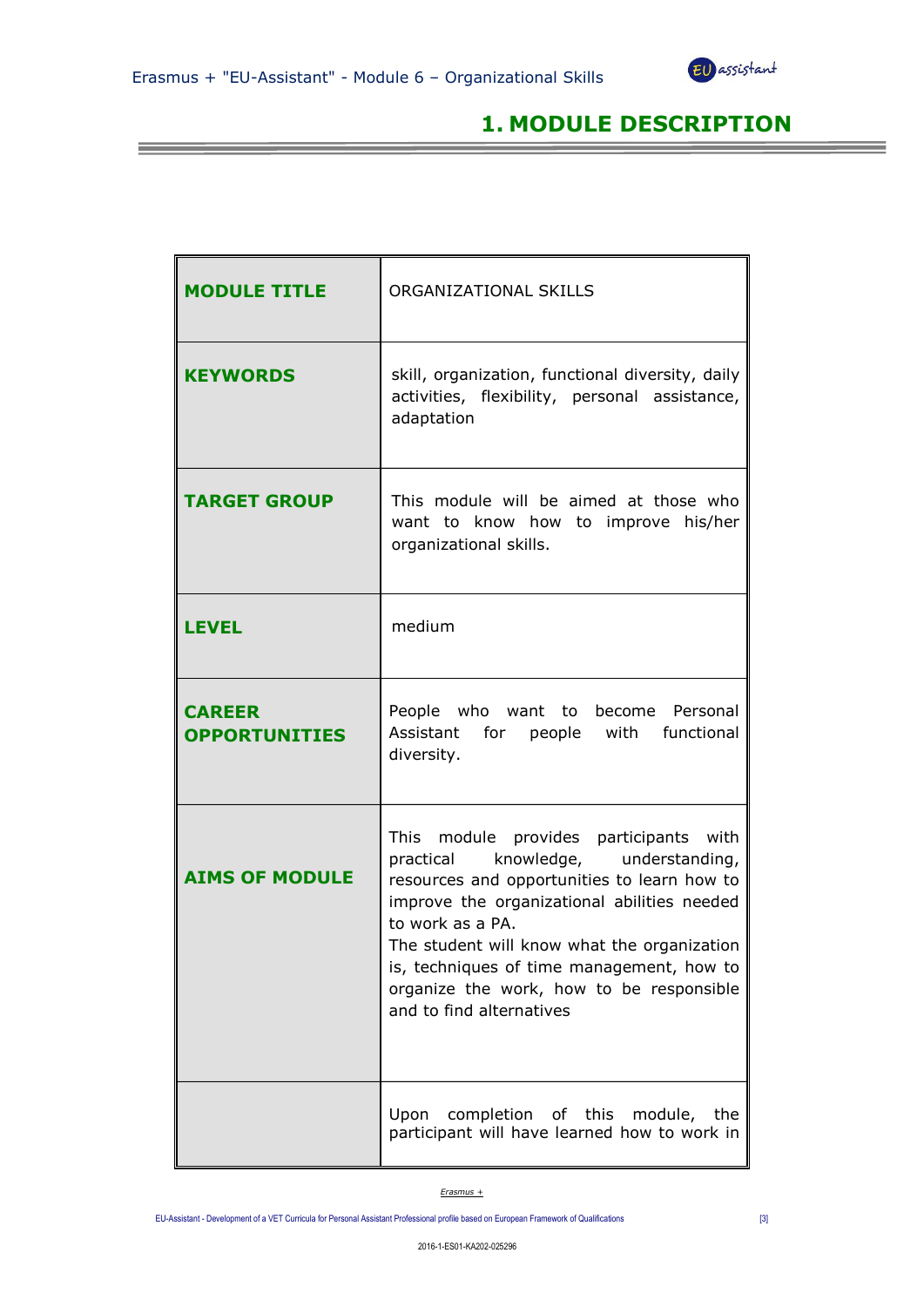

| <b>OUTCOMES</b><br><b>LEARNING</b>         | an organizational way.                                                                                                                                                                            |
|--------------------------------------------|---------------------------------------------------------------------------------------------------------------------------------------------------------------------------------------------------|
| <b>PREREQUISITE (S)</b><br><b>SKILLS:</b>  | Basic use of ICT.                                                                                                                                                                                 |
| <b>PREREQUISITE (S)</b><br><b>COURSE:</b>  | none                                                                                                                                                                                              |
| <b>GUIDED LEARNING</b><br><b>HOURS:</b>    | 3                                                                                                                                                                                                 |
| <b>COMPENTENCY</b>                         | The student understands the importance of<br>the time management and organization<br>skills for the job. i                                                                                        |
| <b>ASSESMENT</b>                           | The evaluation will consist of a multiple<br>choice type test and develop response<br>exercise, which will test the knowledge and<br>understanding of students through learning<br>outcomes test. |
| <b>CATEGORY</b>                            | cost (cost optimization)<br>time (efficient time management)<br>s-quality (service quality)<br>m-quality (management quality)                                                                     |
| <b>SUPLEMANTARY</b><br><b>MATERIAL (S)</b> | none                                                                                                                                                                                              |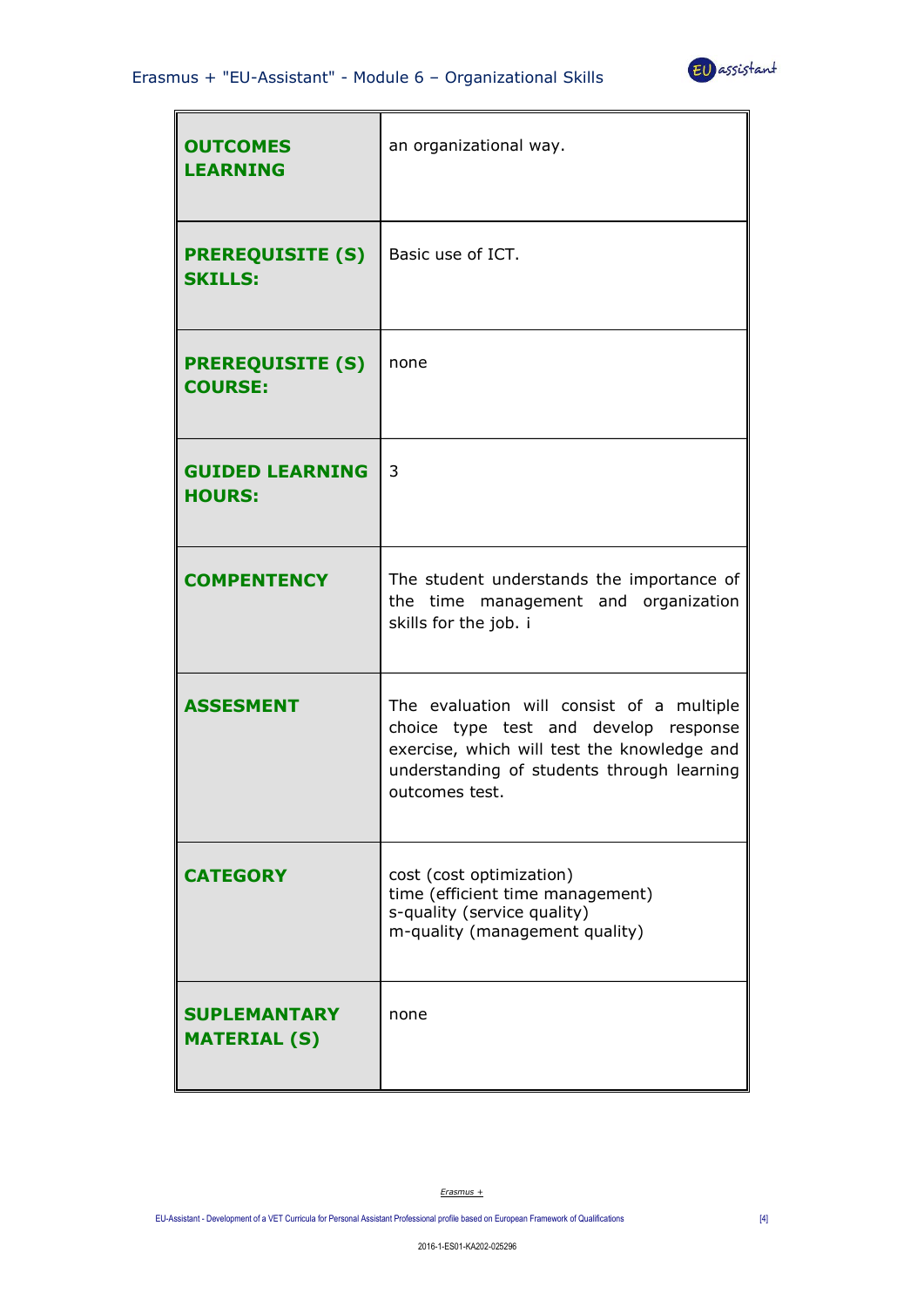

## **2. INTRODUCTION**

Dear participant,

Welcome to this module! This module is created within the framework of training for people who are interested in becoming personal assistants for people with disabilities. In this module you will learn about other of the most important competences when it comes to being a personal assistant, and it is how to be an organizer worker. In order to do this job in an organizational way, is necessary for the student to learn some aspects about the management of the time, the resources and the events that can happen in daily life.

Module 5 includes contents about how to manage the time, how to be responsible at work, tips to be a good worker like to adapt yourself to changes, and characteristics, enemies and tools to time management.

Warm regards,

EU- Assistant Project Team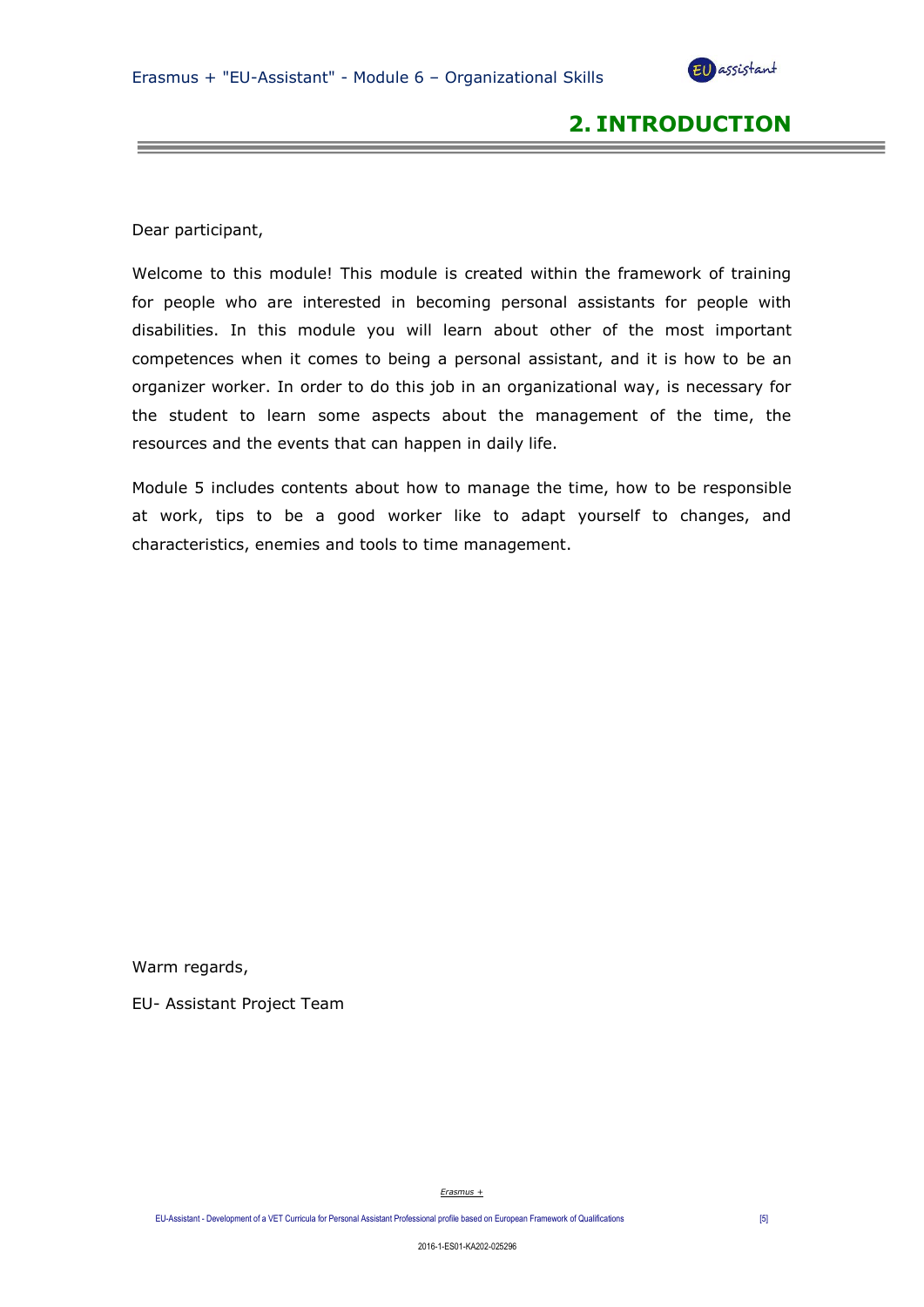

## **3. DEFINITION**

**Organization and planning** are the ability to set goals and priorities when undertaking a task, to develop an area or a project, establishing the action, deadlines and resources to be used.

It is the skill that needs to be put in place when coordinated actions with other people (the user and their environment) have to be carried out, in real time and costs, so that the efforts are most efficiently used and the objectives are achieved.

To plan and organize is to study previously the objectives and actions to be carried out. In this case, Independent Living Personal Plan will reflect those objectives, which along with the user's guidelines; will determine the tasks to be performed by the personal assistant in the short and medium term.



Other **skills** involved are time management, decision making, teamwork.

## **3.1. What does organizational capacity presuppose?**

In general terms, a good professional should have:

- Ability to anticipate sensitive areas of a situation or problem by checking data and seeking external information.
- Ability to manage various objectives by establishing coordination mechanisms.
- Ability to establish objectives, deadlines, define priorities and control the quality of work.
- Ability to make adaptations in response to the environment or to the needs of the situation.

*Erasmus +*

EU-Assistant - Development of a VET Curricula for Personal Assistant Professional profile based on European Framework of Qualifications [6]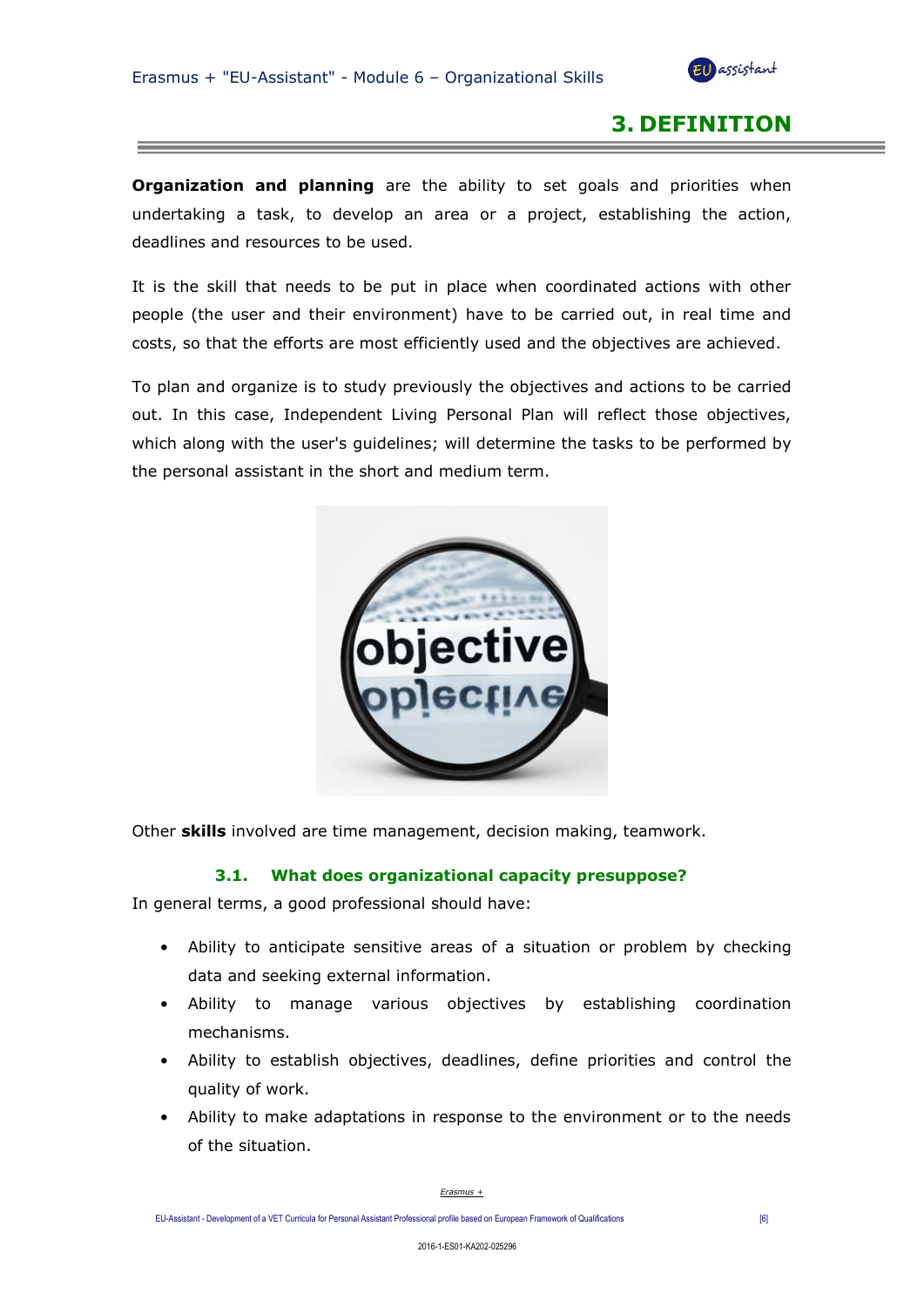## Erasmus + "EU-Assistant" - Module 6 – Organizational Skills



• High capacity to deal with changing and innovative situations and to review and evaluate the positive and / or negative consequences of actions.

And know how...

- Anticipate possible obstacles that may arise in the development of tasks.
- Establish mechanisms to monitor progress on objectives.
- Be clear about the goals and objectives of your profession, in relation to your user.
- Define systems and work schemes.
- Set priorities and times.
- Organize and properly distribute times for daily activities.
- Evaluate by monitoring the achievement of objectives and correct deviations if necessary.
- Distribute and make good use of technical resources.
- Facing situations other than those you are not accustomed to in the routine of the job openly.
- Modify your behavior to suit new alternatives.
- Adapt to change in a positive and constructive way.
- Quickly assimilate new knowledge and use it for daily work.
- Evaluate and review the tasks carried out in order to make improvements.
- Uses the information provided to you or look for another one in order to update your knowledge, for example on mobilization techniques, support products or disability, in general.
- Accept and apply changes to procedures and work tools and apply them.
- Adapt to new working methodologies.
- Perceive changes as a possibility of new learning.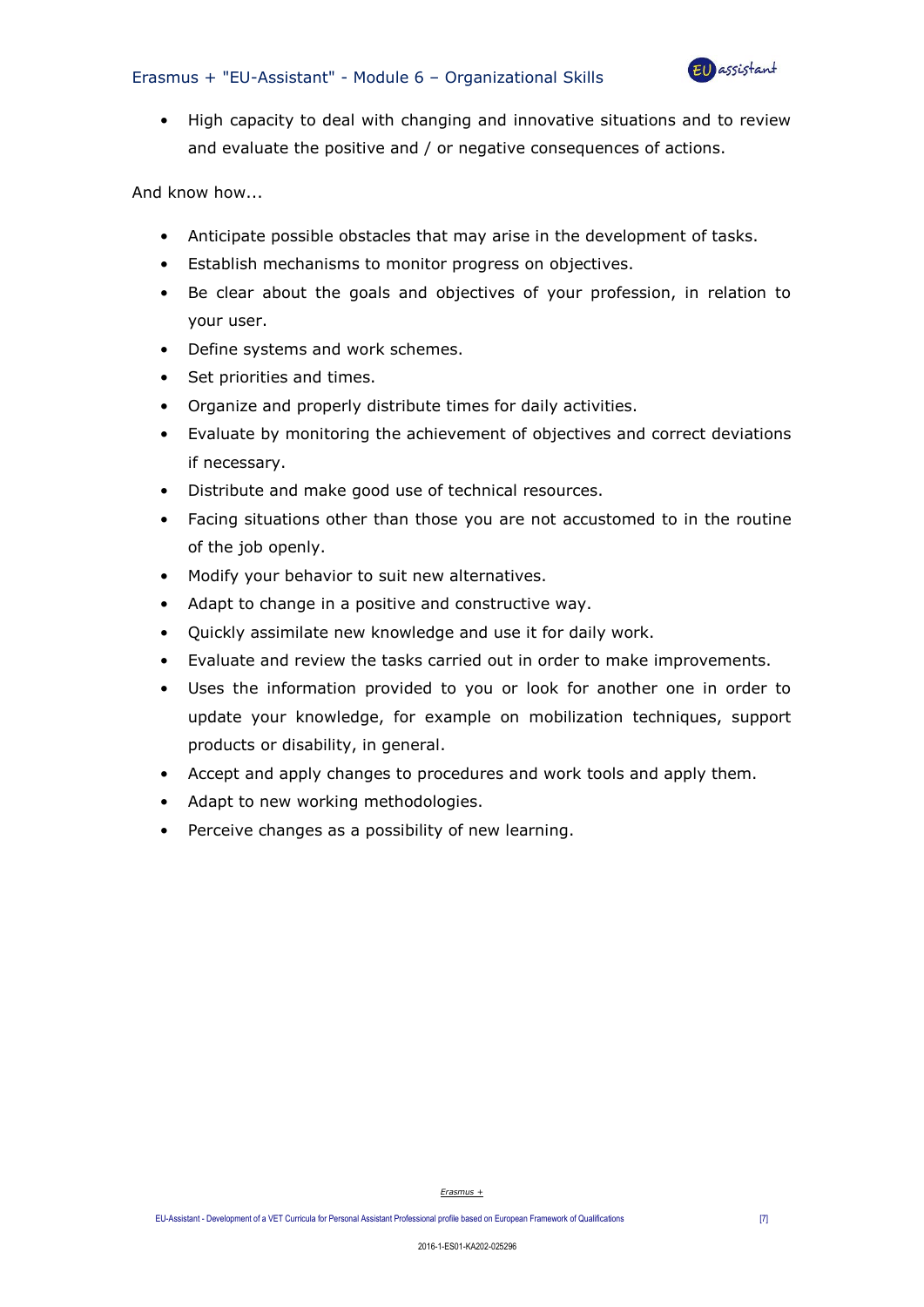

## **4. WORK MANAGEMENT**

The main task of the personal assistant is to support the client in their independent living plan. The Independent Living Personal Plan, which the user will have done (explicitly or implicitly) before hiring the assistance, consists of an approximate planning of his/her daily life with specification of those tasks in which he/she needs support and what type of support he needs.

Thus, the personal assistant must have organizational capacity to carry out his functions in a responsible and timely manner, assuming the need to adjust to the user's planning.

In order to prepare this Independent Living Personal Plan, the user will plan in which times of the day he needs support and how long it will last. However, we must keep in mind that:

- Prioritization of activities is flexible.
- The program is continuously evaluated and adapted, depending on the progress in recovery and any changes in the user's situation;
- Daily activity programs are adapted to new emergencies that are important to the quality of life of the user.

It is important to be aware that our work depends on the day to day life of one or more people, planning and tasks are determined and influenced also by the relationships of your clients with relatives and loved ones. If the personal assistant is late or does not appear without prior notice, the user's activities will be unattended and may even be at risk for being alone.

Due to the importance of organizational capacity, theoretical and practical aspects for the development of this competence, such as time management, adaptation to change and responsibility, are detailed below.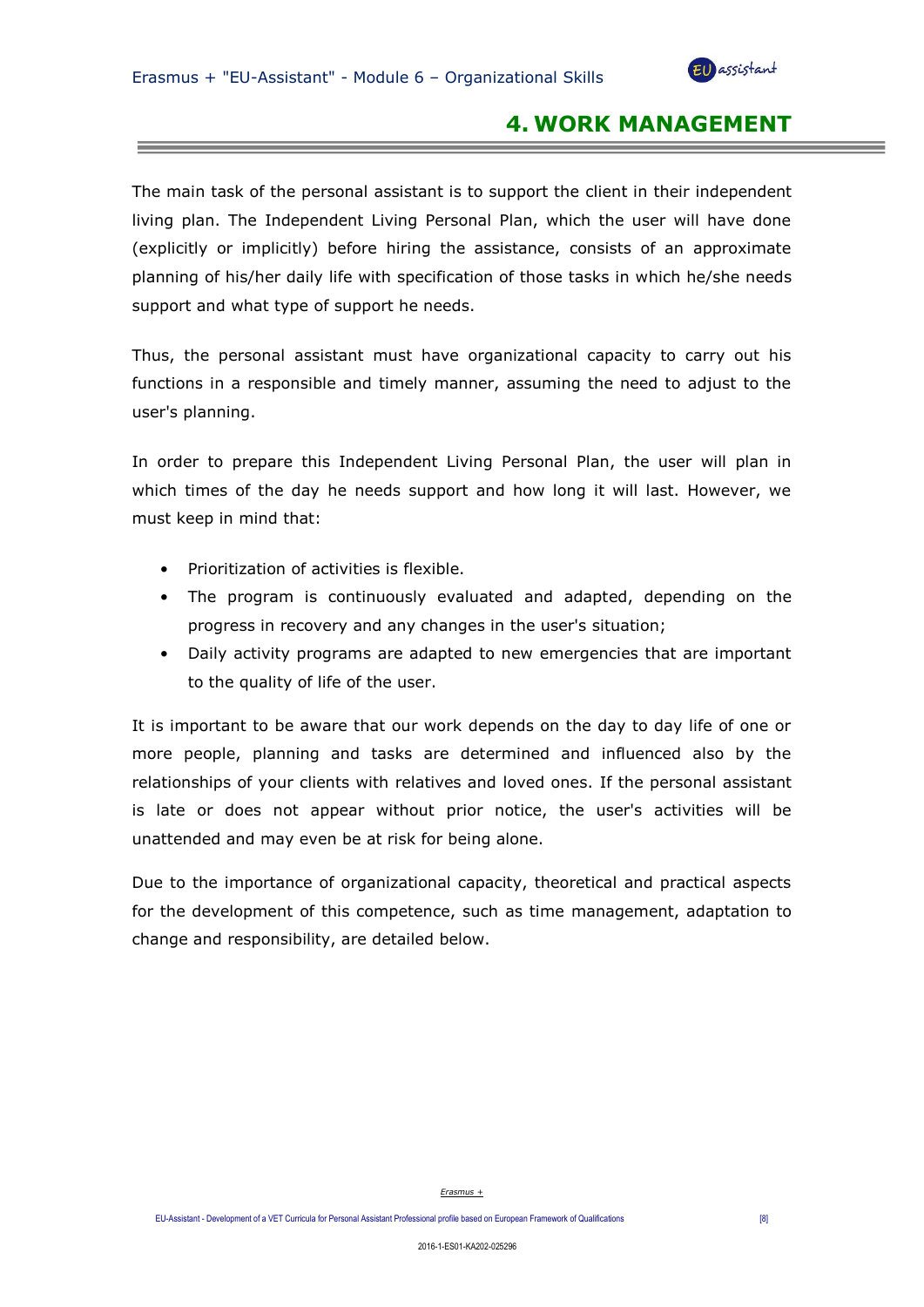

## **5. TIME MANAGEMENT**

First, let's differentiate between effectiveness and efficiency:

- ✓ Efficacy: consists in doing what needs to be done. It focuses on the result: that it must be done, with the least possible resources
- $\checkmark$  Efficiency: do very well what is done. But it can perform wonderfully something that should have done another, or that it was not even necessary to do.



## **5.1. Time management characteristics**

- 1 Managing time is NOT working fast.
- 2 Most people can not solve their time problems by working longer hours.
- 3 Those who concentrate on working efficiently could not the most effective. Efficiency, rather than doing things right, focuses on doing what needs to be done.
- 4 Doing several things at once is not an effective use of time. It is more efficient to concentrate time and effort on one thing, to finish it and to approach another with equal concentration.
- 5 Most people are not overworked because of their own job requirements. Time is never enough to accomplish everything you would want to do: you have to make choices priorizing tasks.
- 6 You can always choose according to priorities. There are always things that are more important than others, because they lead more directly to goals. And these are the ones that require priority.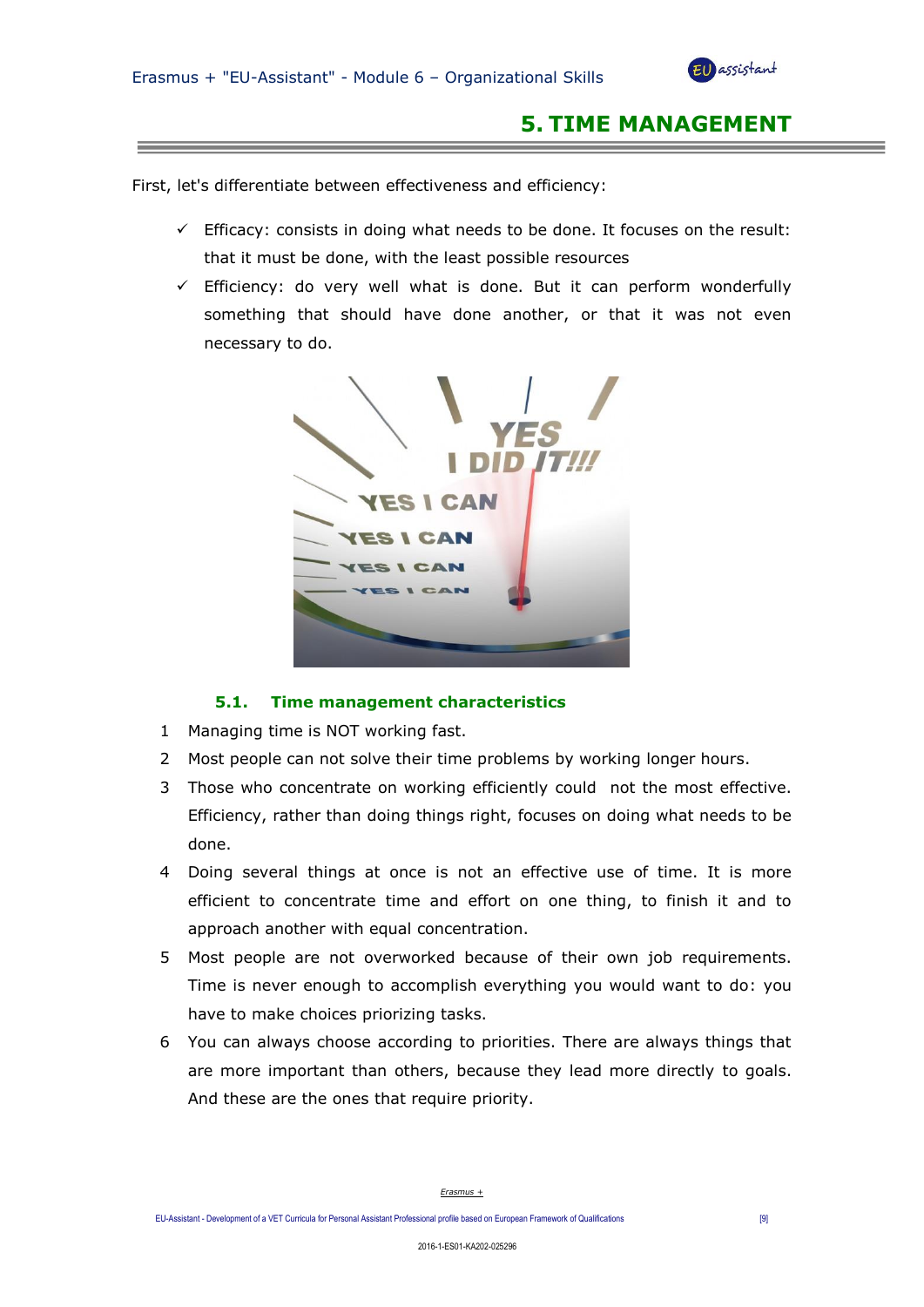# Erasmus + "EU-Assistant" - Module 6 – Organizational Skills



- 7 All daily activities can be planned. Although it is not necessary to blindly respect this planning if there is then an alternative activity of greater interest.
- 8 In general, we DO NOT usually know how we spend our time and what causes us to lose it sometimes.
- 9 The most active and active individuals are NOT automatically the ones with the best results. It is clear that, with equal effectiveness, greater activity produces better results, but a large activity, by itself, guarantees nothing.
- 10 Simplifying managerial tasks is NOT a good way to save time.
- 11 Controlling time DOES NOT lead to losing unexpected but interesting opportunities.
- 12 Managing Time Well DOES NOT mean working like a robot. Freedom is preserved by the deliberate choice of the use of our time, and not by dragging ourselves by circumstances.
- 13 People of greater responsibility should NOT work longer to set an example. Responsibility, difficulty or quality of work are not manifested by a greater number of hours worked.
- 14 My responsibility does NOT require me to be always available to those who need me. Responsibility and availability are independent concepts.
- 15 The quality of decisions is not improved by taking them longer. Once enough information is gathered, the longer you let go, the less effective the decision will be. On the other hand, it will never be disposed of all the information that one would want to have.
- 16 Delegating does NOT release a lot of time in the short term or allow to relieve responsibilities.
- 17 Doing it by yourself DOES NOT save time, coaching is not doing things yourself, but getting results through a team.



#### *Erasmus +*

EU-Assistant - Development of a VET Curricula for Personal Assistant Professional profile based on European Framework of Qualifications [10]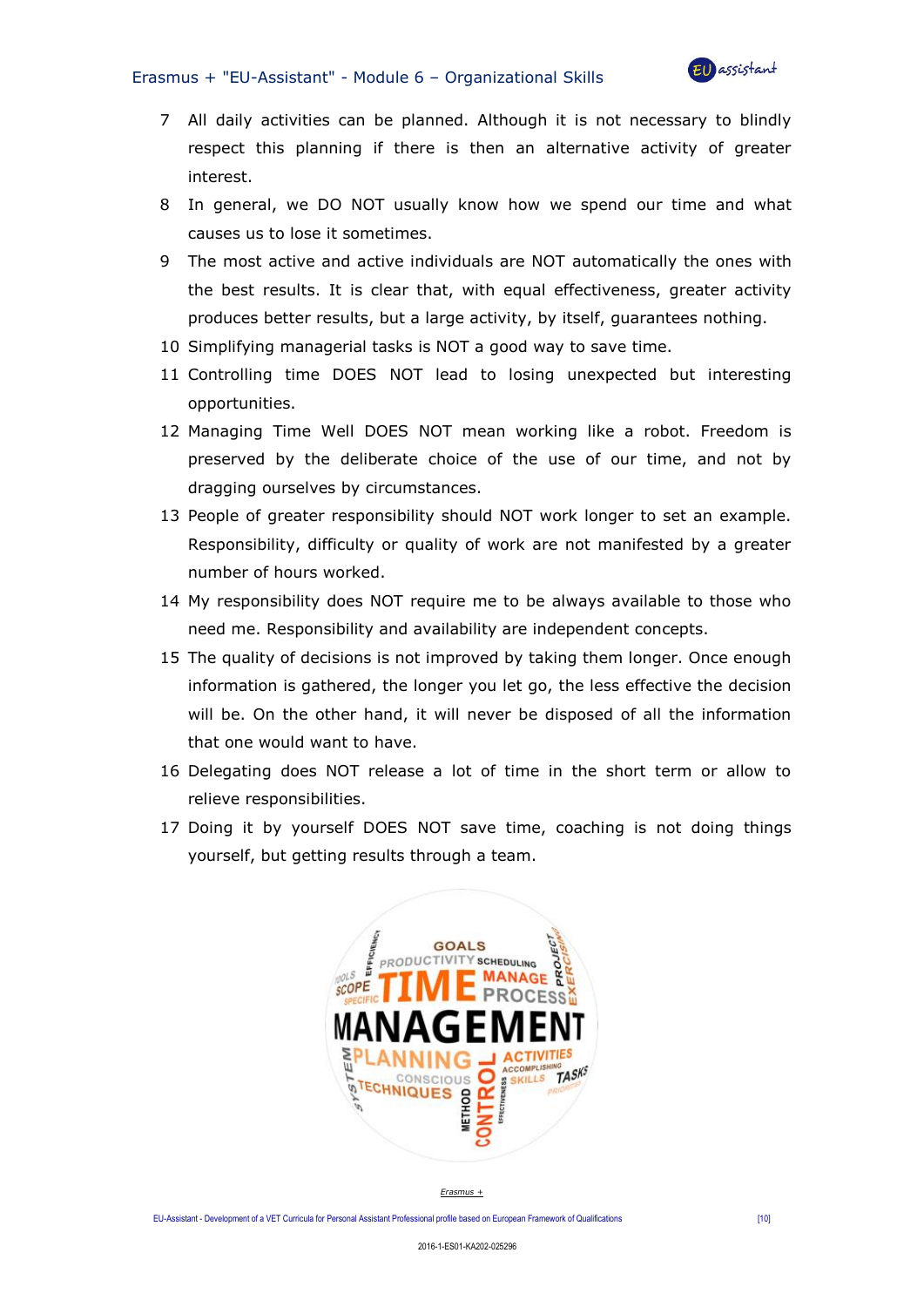

#### **5.2. Time management enemies**

- Do not budget your time well
- Confusion in priorities
- Time Sinks
- The mess
- Time Thieves
- Lack of concentration
- The lateness
- Excessive PERFECTIONISM
- Not knowing how to say NO
- Be very busy
- Leave important things for later
- Addiction to work
- The "excitement of risk": "the rush usually serves to save minutes ....... After having wasted hours".

To ORGANIZE YOUR WORK correctly, you will need to:

1. PLAN: Decide what is going to be done, setting long-term goals, and medium and short-term goals that make them possible.

2. PROGRAM: Decide when to do and allocate the necessary resources to achieve the objectives.

#### **5.3 Time management tools and resources**

- Avoid postponing assignments
- Reduction of interruptions
- Learning to delegate
- Manage our stress adequately
- Being assertive
- Establish clear objectives in the short and medium term.
- Plan tasks to reach them.
- Assign to each just the right time
- Begins with the most important
- Follow your program unless something more important comes up.
- Do it now, do not leave it for later
- Concentrate on a single issue
- Finish what you start
- Make the best use of your next minute
- Take time for yourself;

#### *Erasmus +*

EU-Assistant - Development of a VET Curricula for Personal Assistant Professional profile based on European Framework of Qualifications [11]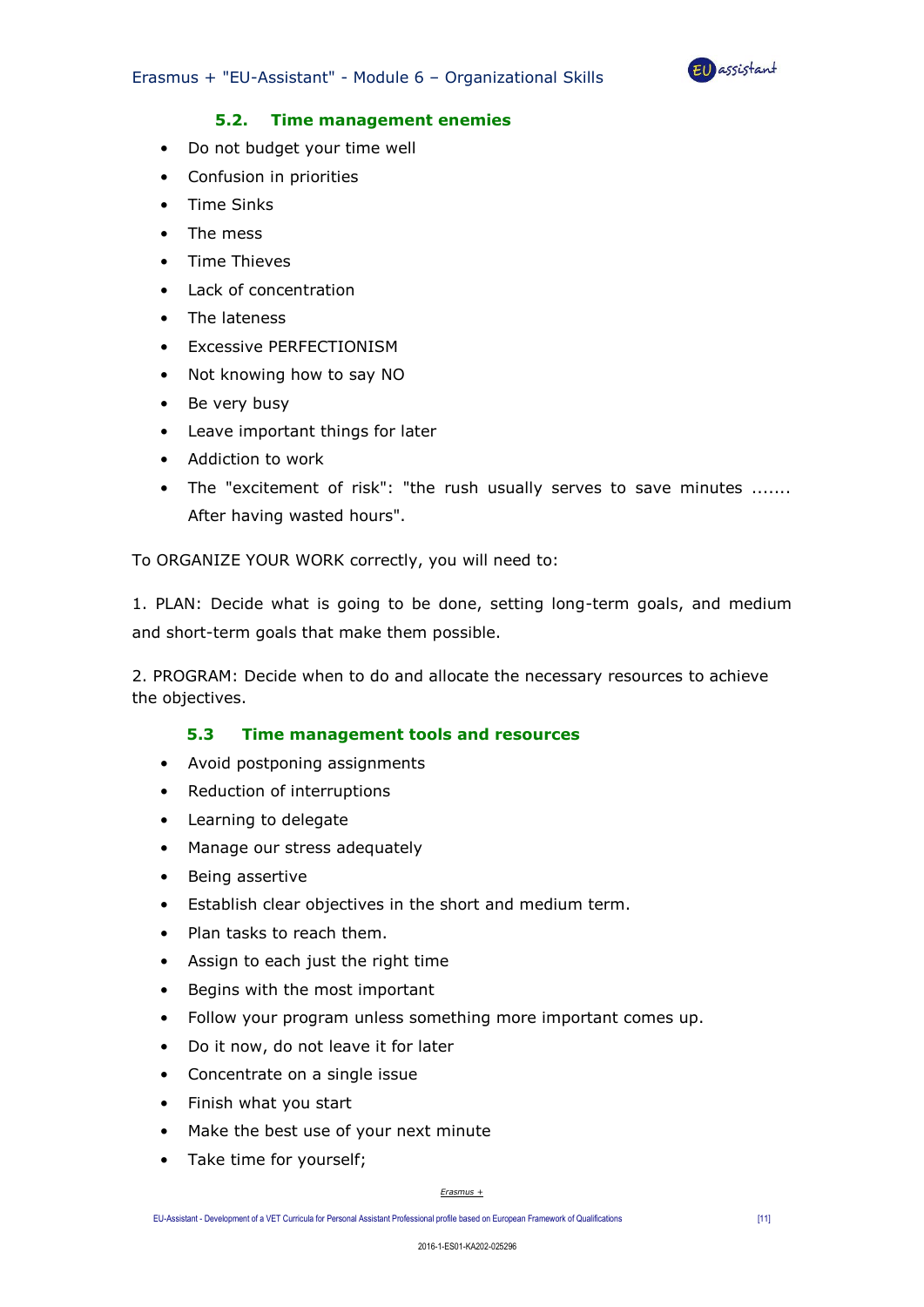

• Develop, enjoy, live.

## **6. ADAPTATION TO CHANGE**

It is the ability to adapt to changes, modifying if necessary its own behavior to **reach certain objectives** when difficulties arise, new information or changes of the environment, whether of the external environment, of the own organization, of the user or of the requirements of the work per se. Adaptability is coupled with flexibility.

People who possess this ability **are characterized by**:

- Accepting and adapting easily to changes.
- Being a person capable of making changes without creating insecurity or frustration.
- Responding to change with flexibility.
- Being promoters of change
- Handling multiple demands adequately, promptly reorganizing priorities.
- Adapting their responses and tactics to changing circumstances
- The view of events is extremely flexible.

People with these competences are able to acquire new skills or abilities and easily join a new team. They remain open to new information and can renounce old beliefs and to adapt themselves to new times.

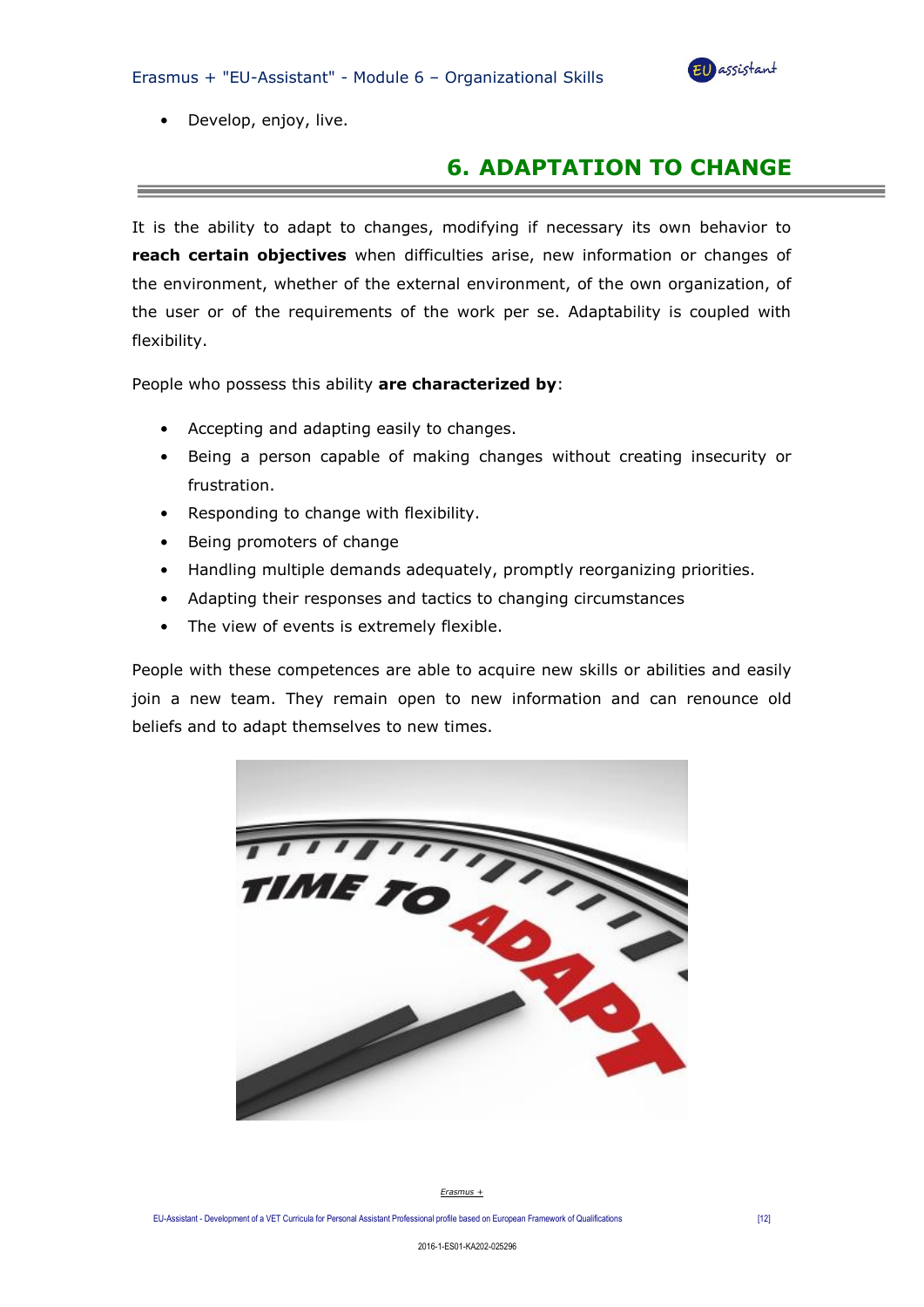

## **7. RESPONSIBILITY**

**RESPONSIBILITY** is a value of the person, which allows you to assess the consequences of your actions, give the best of you and exercise your self-control.

Develop your responsible face means to:

- Identify honestly the aspects of your behavior that you need to change (at work, at home, with friends ...)
- Avoid gossip.
- Work with consciousness, with respect of the others and yourself
- Avoid causing damage.
- Reset the property of others.
- Help those who need it.
- Understand what are the interfaces and boundaries of your responsibility
- Evaluate your progress.
- Ask yourself daily or weekly if you are making progress.
- Ask others to evaluate you. Relatives and friends who know you well can help you in your progress by giving you objective information about your personal changes.